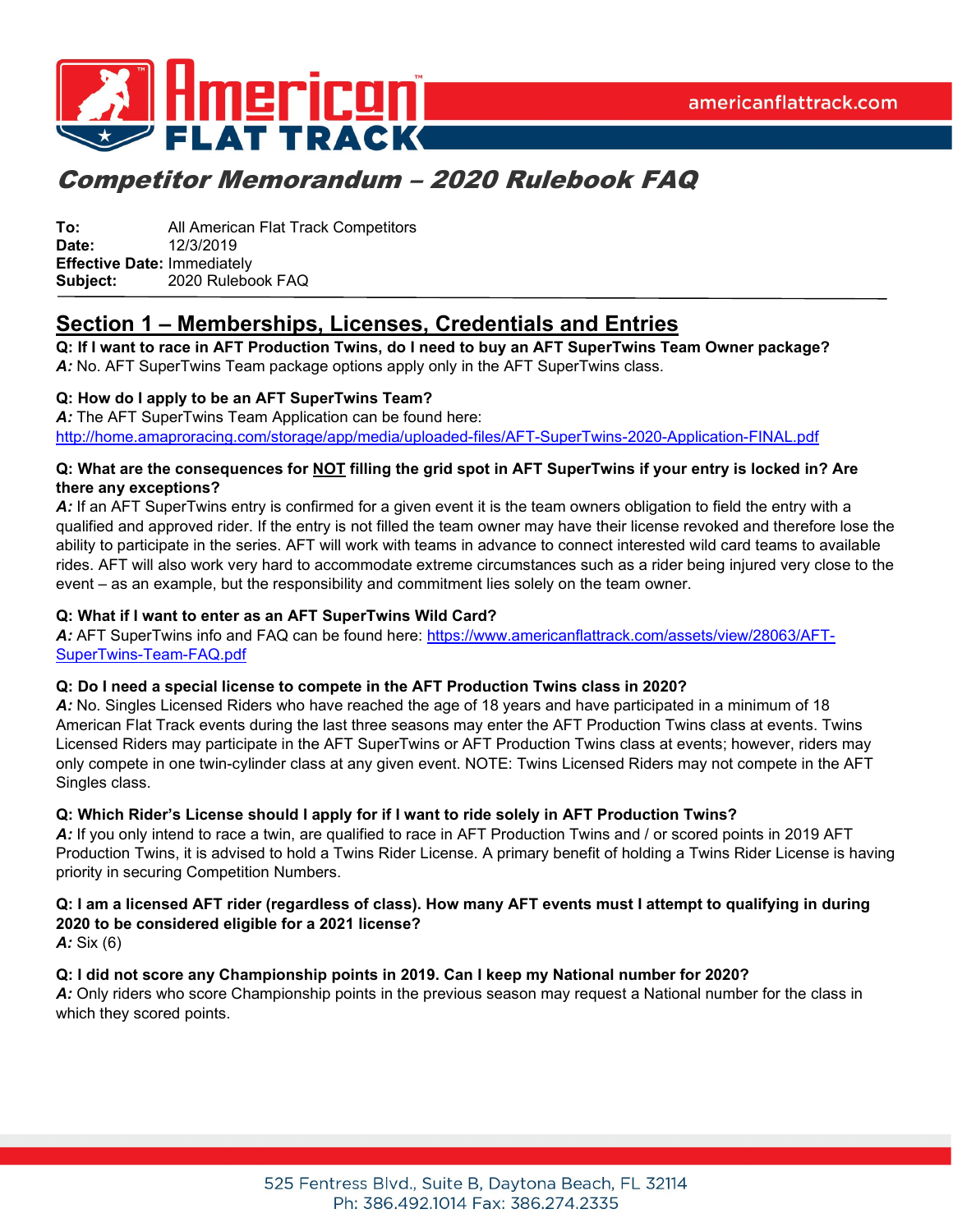

#### **Q: I want to use a Competition Number that an AFT rider already has. I'm not riding in the same class so that's not a problem, right?**

A: AMA Pro Racing intends to eliminate duplicate competition numbers across classes. Twins Licensed Riders have number assignment priority. If a rider is looking to change their number they must request available numbers from the 2020 AFT Competition Number Availability List found here: [http://members.amaproracing.com/About/NumberList.aspx,](http://members.amaproracing.com/About/NumberList.aspx) It is strongly recommended qualified riders proactively move to a number that is not used by a competitor in another class.

#### **Q: I've been entering AFT races for years but now I'm being told I do not qualify for a 2020 license? Why not?**

*A:* AFT is working very hard to provide Flat Track fans the highest level of competition featuring the top ranked Flat Track riders in the world. Comparative rider performance is noted at every event and undergoes a continuous evaluation process. As the sanctioning body, our number one priority is the safety of our participants. AFT must not only define black and white eligibility parameters but also practice responsible due diligence evaluating comparative rider performance. AFT ultimately must make final determination if a rider currently meets the necessary level of experience and performance to compete in this series.

#### **Q: Can I enter an AFT event on race day?**

*A:* No. Entry due dates are ten (10) calendar days prior to each event.

#### **Q: Can I enter an AFT event after the initial deadline?**

*A:* No. Entries received after the 10-day-out deadline may not be accepted.

#### **Q: Can I cancel my Event Entry on the day of event?**

*A:* No. Entry cancellations must be received 24 hours prior to the official start of practice.

### **Section 2 – Race Rules and Procedures**

#### **Q: How does the AFT SuperTwins racing program work?**

*A:* 18 AFT SuperTwins riders will be pre-entered into a given event. This includes 14 full-time SuperTwins Team riders and 4 SuperTwins Wild Card riders. After one round of practice and two rounds of timed qualifying, the riders are split into two Semis based on their combined qualifying lap times. The results from the two Semis will be used to set the gridding order for the 18 rider Main.

#### **Q: How many riders transfer into the AFT Production Twins racing program from qualifying?**

*A:* The top 32 riders from the combined timed qualifying sessions transfer into the AFT Production Twins racing program.

### **Q: How many riders transfer out of each Semi for the AFT Singles and AFT Production Twins Main events?**

A: Eight (8) riders from each Semi transfer into the sixteen (16) rider Main events.

#### **Q: I did not score AFT Championship points the previous year. Do I get a Provisional Start?**

*A:* Yes. Each rider in AFT Singles and AFT Production Twins gets one (1) Provisional Start, per class, per season. AFT SuperTwins riders are guaranteed to start at all events so Provisional Starts do not apply in that class.

#### **Q: Do I need to present a Provisional Start Card in 2020?**

*A:* No, the requirement for a rider to provide a *physical* Provisional Start Card has been discontinued. The Race Director will keep a record of Provisional Start eligibility.

#### **Q: If I don't make it out of qualifying, can I use a Provisional Start to enter a Heat or Semi?**

*A:* No. If a rider's combined qualifying time does not meet the class cut-off, that rider cannot progress into the program.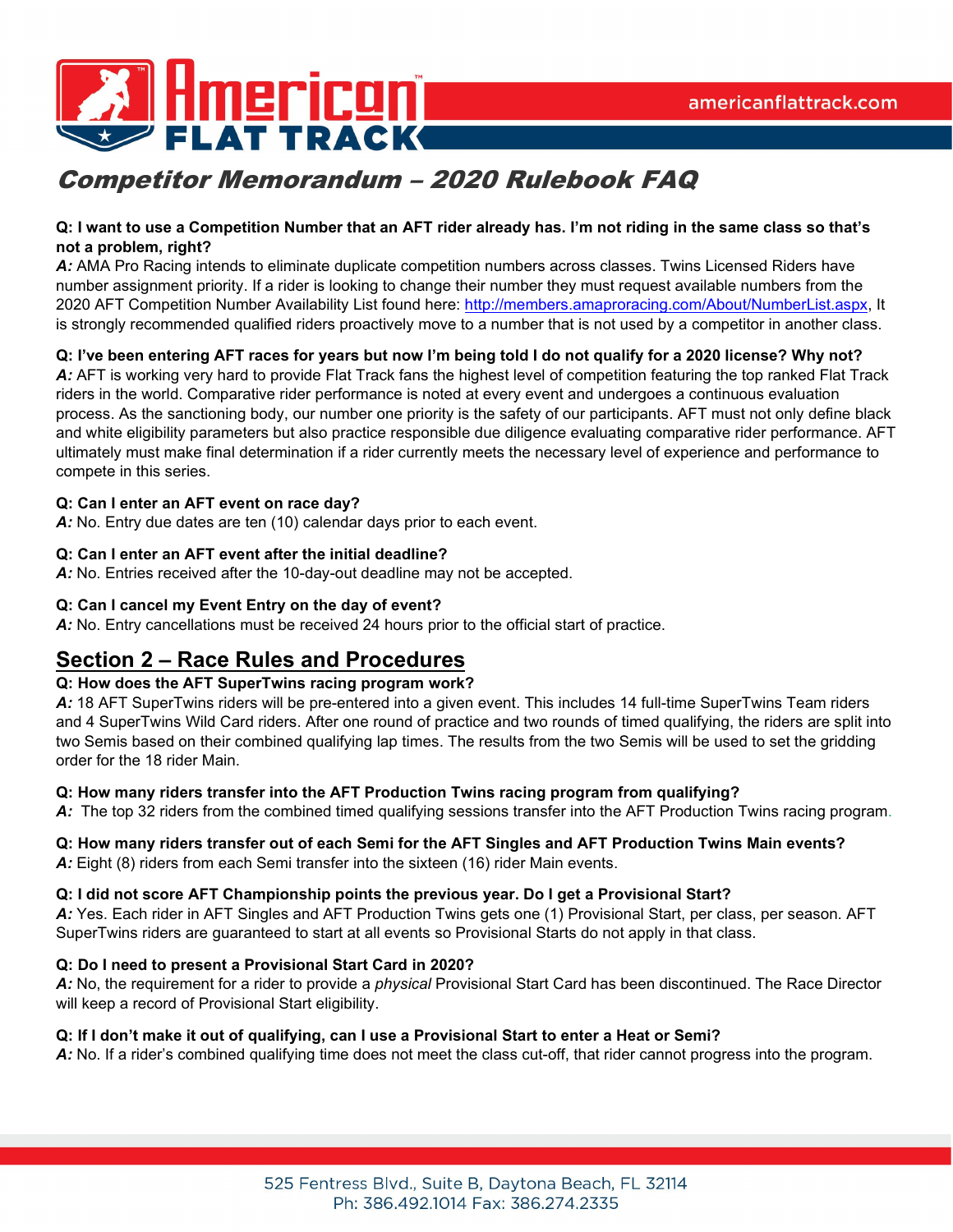

#### **Q: How do I use a Provisional Start?**

*A:* Within the 5-minute timeframe immediately following a Heat/Semi in which a rider has not transferred, the rider must notify the Race Director of the request to use a Provisional Start. If the Race Director is unavailable, the rider must notify the Technical Director.

#### **Q: Mains are now (x) amount of time plus two (2) laps, how does that work?**

*A:* At the start of a Main the "race time" is started and will count down to zero. Large format clocks will be visible to the riders, pits and fans. When the race time expires the starter will display the traditional two vertical flags to the riders indicating two (2) laps to go. The starter will wave the white flag when one (1) lap is remaining and the checkered when the race is complete.

#### **Q: How do red flags work with the new race format?**

*A:* If a red flag occurs before the leader completes two laps, the clock will be reset and there will be a complete restart. If a red flag occurs after the leader completes two laps the clock will be paused during the red flag and resumed on the restart. This process will repeat during subsequent red flags. These additional rules apply:

- Should a Heat or Semi be stopped after the leader has taken the White Flag, the race will be deemed complete and will not be restarted.
- Should a Main be stopped after the leader completes (2) laps, the Main *may* be declared complete by AMA Pro Racing.
- Should a Main be stopped after time remaining has expired, the Main *may* be declared complete by AMA Pro Racing.
- If a Main is restarted, the remaining race distance following the restart will be at least three (3) laps.

#### **Q: How many riders will be on each starting line?**

A: Four (4) riders will line up on each row. The riders will be spaced equidistant apart on their row and each row will be approximately 25 feet apart. Any rider using a Provisional Start will have first choice on the designated penalty row.

#### **Q: Once I have arrived in my starting position, can I move? If my bike starts getting hot, can I ride around in circles to cool it off while other riders are getting in position?**

*A:* No, a rider may only leave his original starting position at the direction of an AMA Pro Racing official.

#### **Q: If I stall my bike on the line, will I get time to restart it?**

*A:* If you stall your machine, raise your hand to notify AMA Pro Racing officials and the other competitors. You will be directed to the inside of the starting line area and the start sequence will begin. You may attempt to restart your machine and enter the race up until the leader completes the second lap.

#### **Q: I hear we can use our Back-up bikes for races again, is this true?**

Answer Part 1: Yes, but only in AFT SuperTwins. For Semis and Mains, the following rules apply: Back-up machines must be staged in the designated area and can be utilized in the event of a red flag. Any rider can change machines during a red flag, limited to one change per race. Restarts will not be delayed waiting for a rider switching to a back-up machine.

Answer Part 2: The rules governing AFT Production Twins and AFT Singles remain as they were in 2019: No use of Backup bikes will be allowed once a rider has left staging. During Heats, Semis and Mains, the following rules apply in AFT Production Twins and Singles: When a rider arrives in staging, an AMA Pro Racing official will record the frame number of the motorcycle presented and that motorcycle will be deemed as the rider's only allowed machine for that race. For the remainder of that race, riders are not allowed to switch to a second machine. In the event of a restart, riders are prohibited from switching to their backup bikes.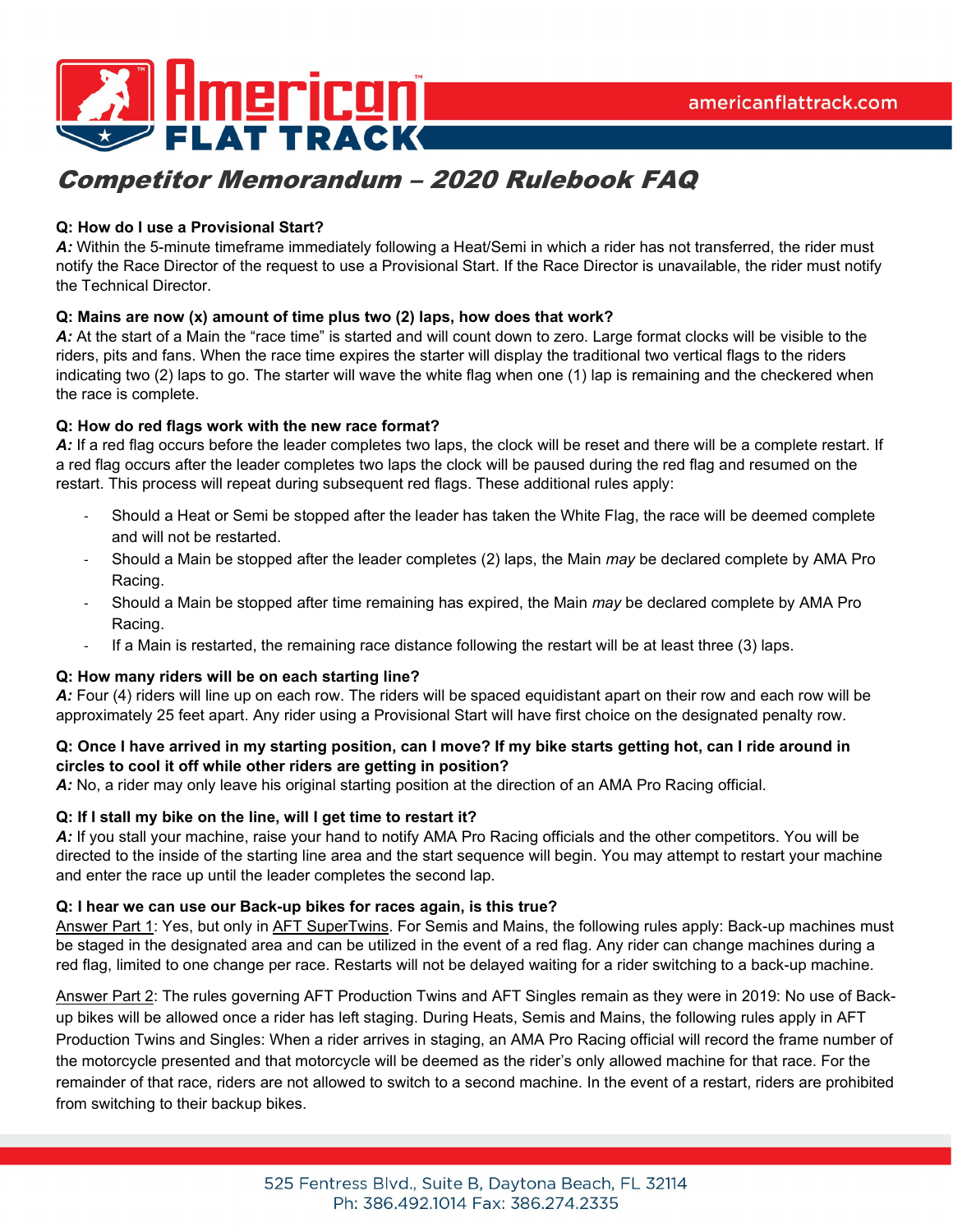



### **Q: If my race is red flagged, how much time will we have to repair a crashed bike?**

*A:* Red flags that occur during races may result in a minimum *five-minute (5:00)* delay prior to the restart. AMA Pro Racing's designated Race Director will declare the beginning of this time period when the last active motorcycle is clear of any on-track incident and is proceeding to the cold box holding area. If the circuit is deemed to be race ready prior to *five (5)* minutes elapsing and all eligible machines are ready to restart, the Race Director may call the machines to the starting line and restart the race immediately.

#### **Q: How many mechanics can work on the bike in the hot box?**

*A:* The rider involved in the incident and their designated team mechanics can physically work on the rider's motorcycle. The team is responsible as to who can assist. This does **NOT** mean that all team members from the pits are allowed to empty onto the racetrack.

#### **Q: I've been racing for many years, can I skip the Rider & Crew Chief meeting?**

*A:* No. It is mandatory all Riders and Crew Chiefs attend every *rider's* meeting. The Race Director will always convey event specifics during these meetings. Failure to attend any rider's meeting without approval from the Race Director is a breach of the Code of Conduct and is subject to penalty.

## **Section 3-6 – Technical Rules**

#### **Q: What is AMA Pro Racing's stance on performance balancing? If there is a clear technical advantage to any one brand/model, will there be some type of rules adjustment to level the competitive playing field?**

*A:* Yes. In all classes, if it becomes apparent that one type or model of motorcycle gains an unfair performance advantage, AMA Pro Racing reserves at any time the right to implement or remove allowances or restrictions to restore competitive balance. Any allowance or restriction will be communicated via Competition Bulletin.

#### **Q: Can I change the bore and stroke in my Twins engine to make it bigger than 750cc?**

*A:* For AFT SuperTwins, a production engine's displacement may be modified but may not exceed 900cc. This applies to both making a smaller engine bigger or a larger engine (greater than 900cc) smaller to meet the 900cc maximum displacement limit. *Note: AFT Production Twins engines cannot be larger than 800cc.*

#### **Q: Are Airbag suits required to race in AFT?**

*A:* A self-inflating rider safety airbag (airbag suit) is mandatory for competition in the AFT Super Twins class and recommended for use in AFT Production Twins and AFT Singles classes.

### **Q: Can I mount my GoPro camera or LITPro data logger on my helmet or leathers?**

*A:* No device can be mounted to a rider's leathers, helmet or person.

#### **Q: Do all bikes need to have a front brake lever guard at TTs? Can my enduro** *Bark Busters* **work?**

*A:* Yes, the guards required are either the same type mandated for use in Road Racing competition or off-road style Bark Busters. The brake lever must be robustly shielded from accidental contact.

#### **Q: I understand I can use a more stylized number on my AFT SuperTwins bike. This includes making my number a color other than black, is this true?**

*A:* Yes, stylized numbers are allowed in AFT SuperTwins; however, all number plate artwork must be submitted to AMA Pro Racing for approval prior to use in competition. The intent of this is to help build the profile of the stars of the sport.

#### **Q: What color number plates do I run on my AFT Production Twins machine?**

*A:* All machines in AFT Production Twins will have black number plates with white numbers.